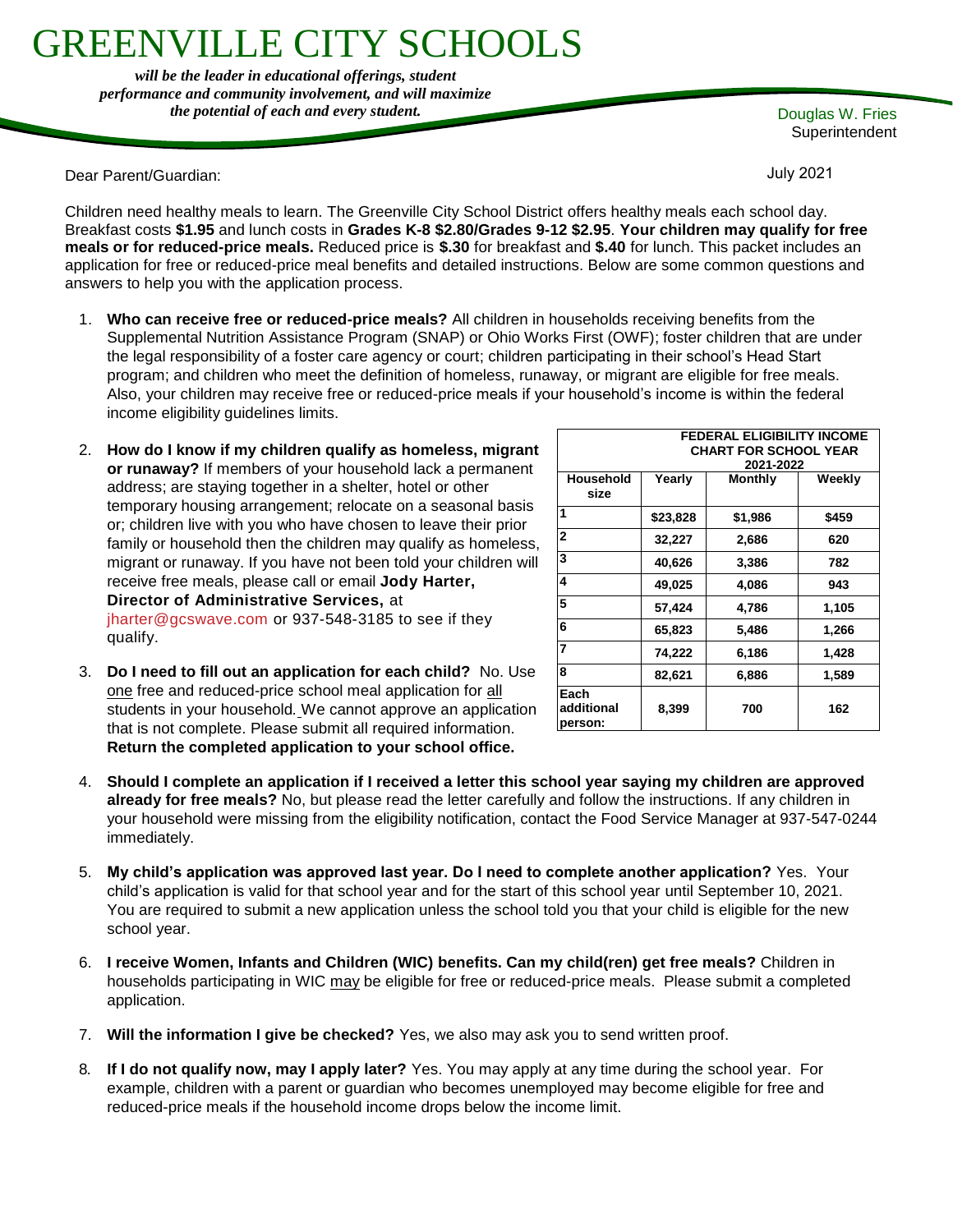- 9. **What if I disagree with the school's decision about my application?** You should talk to school officials. You also may ask for a hearing by calling or writing to the following contact person: **Jody Harter, Director of Administrative Services, 937-548-3185, 215 West Fourth St., Greenville, Ohio, 45331.**
- 10. **May I apply if someone else in my household is not a U.S. citizen?** Yes. You or your child(ren) do not have to be a U.S. citizen to qualify for free or reduced-price meals.
- 11. **What if my income is not always the same?** List the amount that you normally receive. For example, if you normally make \$1,000 each month, but you missed some work last month and only made \$900, submit the report with the routine amount of \$1,000 per month. If you normally get overtime, include it, but do not include it if you only work overtime sometimes. If you have lost a job or had your hours or wages reduced, use your current income.
- 12. **What if some household members have no income to report?** Household members may not receive some types of income that are asked for you to report on the application or may not receive income at all. When this happens, please write a 0 in the corresponding field. However, if any income fields are left empty or blank, those also will be counted as zeroes. Please be careful when leaving income fields blank.
- 13. **We are in the military. Do we report our income differently?** Your basic pay and cash bonuses must be reported as income. If you get any cash value allowances for off-base housing, food, or clothing, it also must be included as income. However, if your housing is part of the Military Housing Privatization Initiative, do not include your housing allowance as income. Any additional combat pay resulting from deployment also is excluded from income.
- 14. **What if there is not enough space on the application for my family?** List any additional household members on a separate piece of paper and attach it to your application. Contact the school office to receive a second application.
- 15. **My family needs more help. Are there other programs we might apply for?** To find out how to apply for Ohio SNAP or other assistance benefits, contact your local assistance office or call 877-852-0010.

If you have other questions or need help, call **937-547-0244.**

Sincerely,

Oouglas W. Fries

### **Douglas W. Fries, Superintendent**

### **Privacy Act Statement: This explains how we will use the information you give us.**

The Richard B. Russell National School Lunch Act requires the information on this application. You are not required to provide information, but if information is not provided, the state agency cannot approve your child for free or reduced-price meals. You must include the last four digits of the social security number of the adult household member who signs the application. The last four digits of the social security number is not required when you apply on behalf of a foster child or you list a Supplemental Nutrition Assistance Program (SNAP), Ohio Works First (OWF) case number or other identifier for your child or when you indicate that the adult household member signing the application does not have a social security number. We will use your information to determine if your child is eligible for free or reduced price meals, and for administration and enforcement of the lunch and breakfast programs. We may share your eligibility information with education, health, and nutrition programs to help them evaluate, fund, or determine benefits for their programs, auditors for program reviews, and law enforcement officials to help them look into violations of program rules.

In accordance with Federal civil rights law and U.S. Department of Agriculture (USDA) civil rights regulations and policies, the USDA, its Agencies, offices, and employees, and institutions participating in or administering USDA programs are prohibited from discriminating based on race, color, national origin, sex, disability, age, or reprisal or retaliation for prior civil rights activity in any program or activity conducted or funded by USDA.

Persons with disabilities who require alternative means of communication for program information (e.g. Braille, large print, audiotape, American Sign Language, etc.), should contact the Agency (State or local) where they applied for benefits. Individuals who are deaf, hard of hearing or have speech disabilities may contact USDA through the Federal Relay Service at (800) 877-8339. Additionally, program information may be made available in languages other than English.

To file a program complaint of discrimination, complete th[e USDA Program Discrimination Complaint Form,](http://www.ocio.usda.gov/sites/default/files/docs/2012/Complain_combined_6_8_12.pdf) (AD-3027) found online at[: How to File a Complaint,](http://www.ascr.usda.gov/complaint_filing_cust.html) and at any USDA office, or write a letter addressed to USDA and provide in the letter all of the information requested in the form. To request a copy of the complaint form, call (866) 632-9992. Submit your completed form or letter to USDA by:

| mail: | U.S. Department of Agriculture<br>Office of the Assistant Secretary for Civil Rights<br>1400 Independence Avenue, SW | (2) | fax: | (202) 690-7442; or                                 | email: | program.intake@usda.gov. |
|-------|----------------------------------------------------------------------------------------------------------------------|-----|------|----------------------------------------------------|--------|--------------------------|
|       | Washington, D.C. 20250-9410;                                                                                         |     |      | This institution is an equal opportunity provider. |        |                          |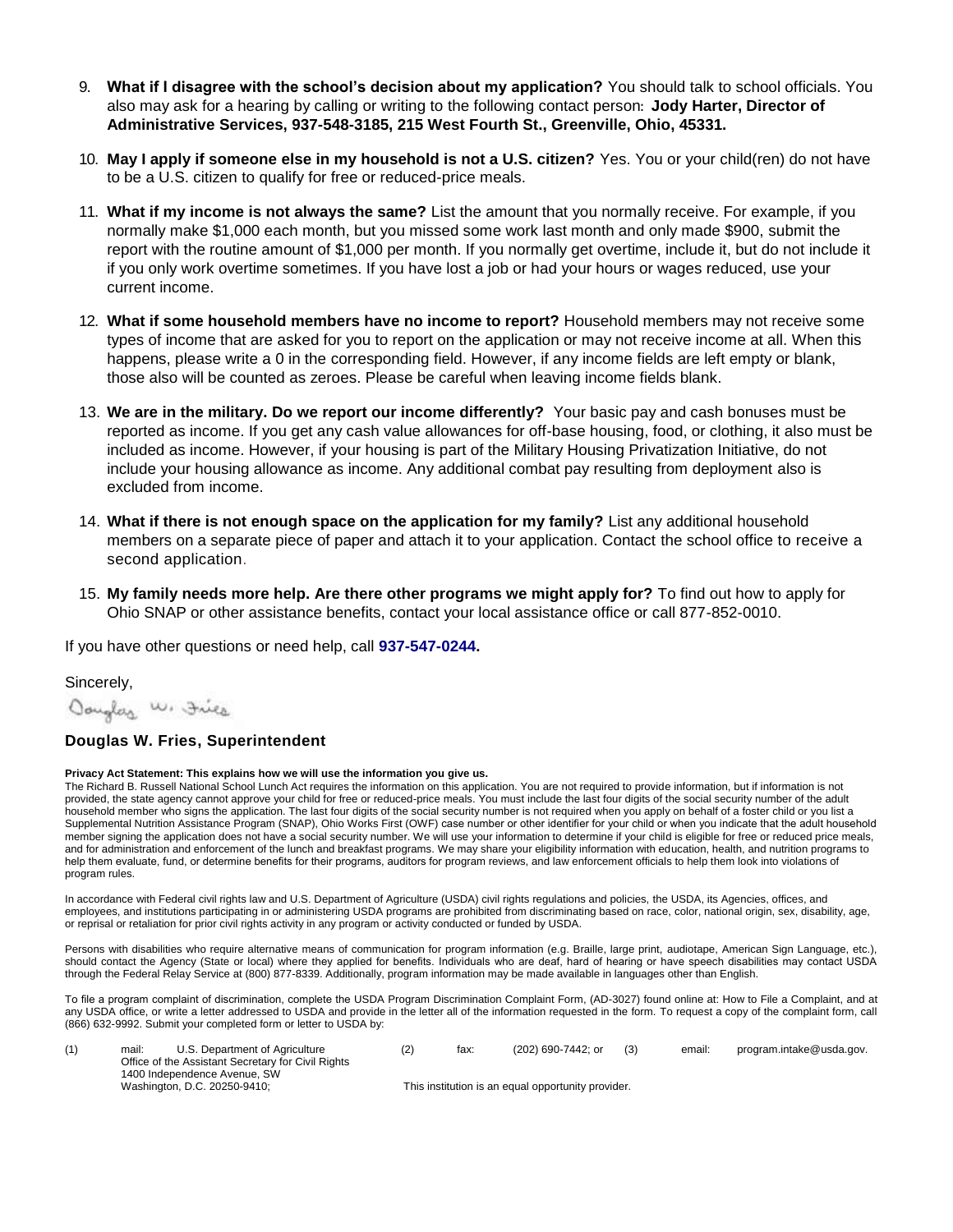# **INSTRUCTIONS FOR APPLYING**

### *A household member is any child or adult living with you.* **IF YOUR HOUSEHOLD RECEIVES BENEFITS FROM THE SUPPLEMENTAL NUTRITION ASSISTANCE PROGRAM (SNAP) OR OHIO WORKS FIRST (OWF), FOLLOW THESE INSTRUCTIONS: Part 1:** List all household members and the school name and grade level for each child. **Part 2:** List the 7-digit case number for any household member (including adults) receiving SNAP or OWF benefits. **Part 3:** Skip this part. **Part 4:** Skip this part. **Part 5:** Sign the form. The last four digits of a Social Security Number are **not** necessary. Part 6: We are required to ask for information about your children's race and ethnicity. This information is important and helps to make sure we are fully serving our community. Responding to this section is optional and does not affect your children's eligibility for free or reduced-price meals. **IF NO ONE IN YOUR HOUSEHOLD RECEIVES SNAP OR OWF BENEFITS AND IF ANY CHILD IN YOUR HOUSEHOLD IS HOMELESS, MIGRANT OR RUNAWAY, FOLLOW THESE INSTRUCTIONS:** Part 1: List all household members and the school name and school grade level for each child. **Part 2:** Skip this part. **Part 3:** If any child you are applying for is homeless, migrant, or a runaway, check the appropriate box and call **Jody Harter, Director of Administrative Services,** 937-548- 3185. **If** not, skip this part. Part 4: Complete only if a child in your household is not eligible under Part 3. See Instruction for all other households. **Part 5:** Sign the form. The last four digits of a Social Security Number are **not** necessary if you did not need to complete in part 4. **Part 6:** We are required to ask for information about your children's race and ethnicity. This information is important and helps to make sure we are fully serving our community. Responding to this section is optional and does not affect your children's eligibility for free or reduced-price meals. **IF YOU ARE APPLYING FOR A FOSTER CHILD, FOLLOW THESE INSTRUCTIONS: If all children in the household are foster children:** Part 1: List all foster children and the school name and grade level for each child. Check the box indicating the child is a foster child. **Part 2:** Skip this part. **Part 3:** Skip this part. **Part 4:** Skip this part. **Part 5:** Sign the form. The last four digits of a Social Security Number are **not** necessary. Part 6: We are required to ask for information about your children's race and ethnicity. This information is important and helps to make sure we are fully serving our community. Responding to this section is optional and does not affect your children's eligibility for free or reduced-price meals. **If some children in the household are foster children:** Part 1: List all household members and the name of school and grade level for each child. For any person, including children, with no income, you must check the "No Income" box. Check the box if the child is a foster child. Part 2: If the household does not have a 7-digit SNAP or OWF case number, skip this part. **Part 3:** If any child you are applying for is homeless, migrant, or a runaway check the appropriate box and call **Jody Harter, Director of Administrative Services,** 937-548- 3185. If not, skip this part. **Part 4:** Follow these instructions to report total household income from this month or last month. • **Box 1–Name:** List all household members with income. • **Box 2** –**Gross Income and how often it was received:** For each household member, list each type of income received for the month. Check the appropriate box to note how often the person receives the income - weekly, every other week, twice a month, or monthly. For earnings, list the gross income - not the take-home pay. Gross income is the amount earned *before* taxes and other deductions and can be found on your pay stubs. For other income, list the amount and check the box to note how often each person received assistance from welfare, child support, alimony, pensions, retirement, Social Security, Supplemental Security Income (SSI), Veteran's benefits (VA benefits), and disability benefits. Under *All Other Income*, list Worker's Compensation, unemployment or strike benefits, regular contributions from people who do not live in your household and any other income. Do not include income from SNAP, FDPIR, WIC, federal education benefits and foster payments received by the family from the placing agency. For ONLY the self-employed, report income after expenses under *Earnings from Work*. This is for your business, farm, or rental property. If you are in the Military Privatized Housing Initiative or receive combat pay, do not include these allowances as income. Part 5: Adult household member must sign the form and list the last four digits of their Social Security Number (or mark the box if he or she doesn't have one). Part 6: We are required to ask for information about your children's race and ethnicity. This information is important and helps to make sure we are fully serving our community. Responding to this section is optional and does not affect your children's eligibility for free or reduced-price meals. **ALL OTHER HOUSEHOLDS (INCLUDING WIC HOUSEHOLDS) FOLLOW THESE INSTRUCTIONS: Part 1: List all household members and the school name and grade level for each child. For any person, including children, with no income, you must check the "No Income Box". Part 2: If the household does not have a SNAP or OWF 7-digit case number, skip this part.**

**Part 3: If any child you are applying for is homeless, migrant, or a runaway check the appropriate box and call Jody Harter, Director of Administrative Services, 937- 548-3185. If not, skip this part.**

**Part 4: Follow these instructions to report total household income from this month or last month.** 

- **Box 1 – Name: List all household members with income.**
- **Box 2 –Gross Income and how often it was received: For each household member, list each type of income received for the month. Check the box to note how often the person receives the income—weekly, every other week, twice a month, or monthly. For earnings, be sure to list the gross income - not the take-home pay. Gross income is the amount earned before taxes and other deductions and can be found on pay stubs. For other income, list the amount and check the box to note how often each person received assistance from welfare, child support, alimony, pensions, retirement, Social Security, Supplemental Security Income (SSI), Veteran's benefits (VA benefits), and disability benefits. Under All Other Income, list Worker's Compensation, unemployment or strike benefits, regular contributions from people who do not live in your household and any other income. Do not include income from SNAP, FDPIR, WIC, federal education benefits and foster payments received by the family from the placing agency. For ONLY the self-employed, report income after expenses under Earnings from Work. This is for your business, farm, or rental property. If you are in the Military Privatized Housing Initiative or receive combat pay, do not include these allowances as income.**

Part 5: An adult household member must sign the form and list the last four digits of their Social Security Number (or mark the box if he or she doesn't have one).

Part 6: We are required to ask for information about your children's race and ethnicity. This information is important and helps to make sure we are fully serving our **community. Responding to this section is optional and does not affect your children's eligibility for free or reduced-price meals.**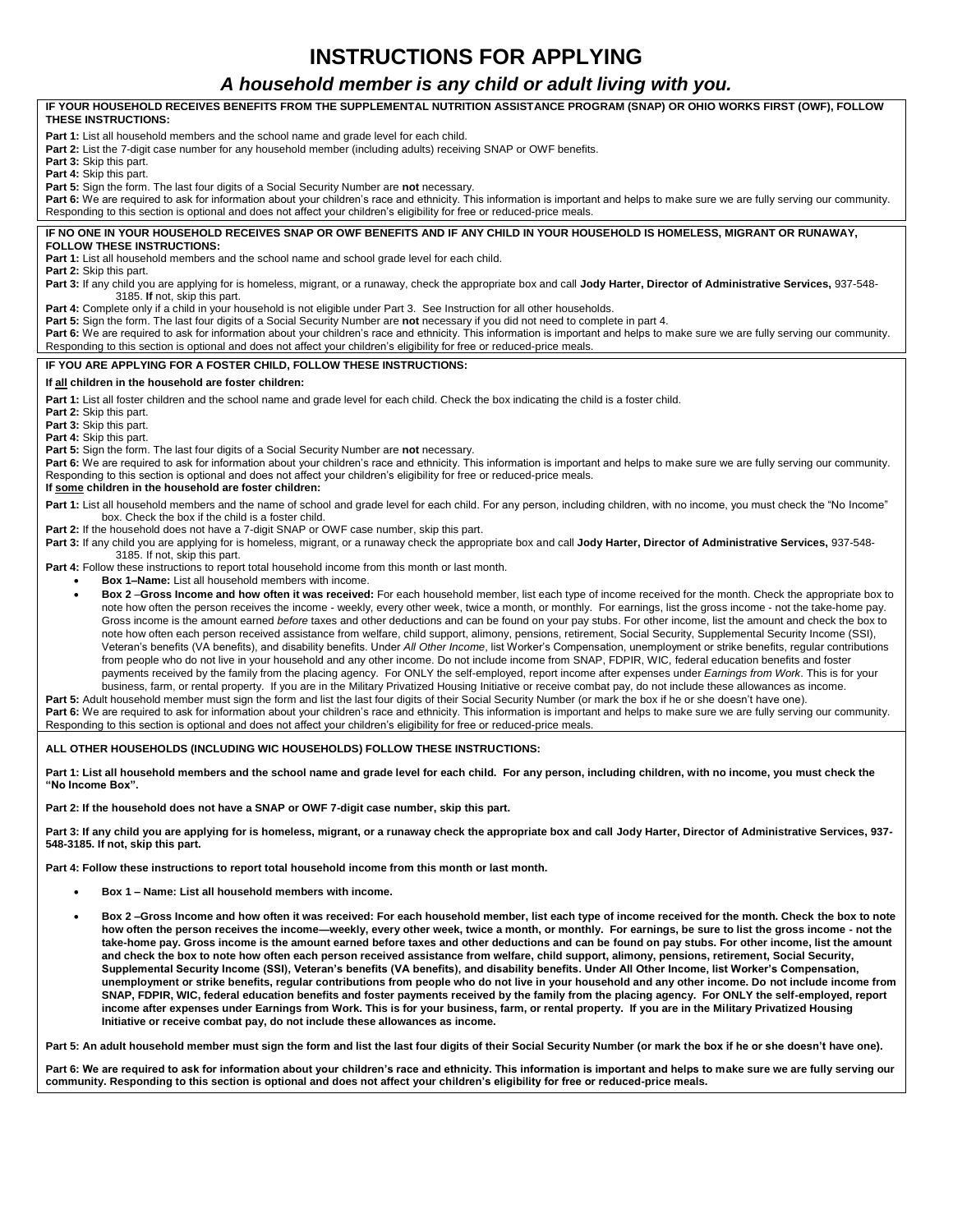## **2021-2022 FREE AND REDUCED-PRICE SCHOOL MEALS APPLICATION**

| <b>Part 1. ALL HOUSEHOLD MEMBERS</b>                                                                                                                                                                                                     |                     |             |                     |               |                        |                                               |        |               |               |          |                                                                                            |                |               |               |              |                                  |                              |
|------------------------------------------------------------------------------------------------------------------------------------------------------------------------------------------------------------------------------------------|---------------------|-------------|---------------------|---------------|------------------------|-----------------------------------------------|--------|---------------|---------------|----------|--------------------------------------------------------------------------------------------|----------------|---------------|---------------|--------------|----------------------------------|------------------------------|
|                                                                                                                                                                                                                                          |                     |             |                     |               |                        | Name of school and grade level for each       |        |               |               |          | Check if a foster child (legal responsibility                                              |                |               |               |              |                                  | Check                        |
| Names of all household members<br>(First, Middle Initial, Last)                                                                                                                                                                          | school.             |             |                     |               |                        | child/or indicate "NA" if child is not in     |        |               |               |          | of welfare agency or court). *If all children<br>listed below are foster children, skip to |                |               |               |              |                                  | if<br><b>No</b>              |
|                                                                                                                                                                                                                                          |                     |             | School              |               |                        |                                               | Grade  |               |               |          | Part 5 to sign this form.                                                                  |                |               |               |              |                                  | Income                       |
|                                                                                                                                                                                                                                          |                     |             |                     |               |                        |                                               |        |               |               |          |                                                                                            |                |               |               |              |                                  | $\mathcal{L}$                |
|                                                                                                                                                                                                                                          |                     |             |                     |               |                        |                                               |        |               |               |          |                                                                                            |                |               |               |              |                                  | $\mathcal{L}_{\mathcal{A}}$  |
|                                                                                                                                                                                                                                          |                     |             |                     |               |                        |                                               |        |               |               |          |                                                                                            |                |               |               |              |                                  | $\sim$                       |
|                                                                                                                                                                                                                                          |                     |             |                     |               |                        |                                               |        |               |               |          |                                                                                            |                |               |               |              |                                  | $\overline{\phantom{a}}$     |
|                                                                                                                                                                                                                                          |                     |             |                     |               |                        |                                               |        |               |               |          |                                                                                            |                |               |               |              |                                  | $\Box$                       |
|                                                                                                                                                                                                                                          |                     |             |                     |               |                        |                                               |        |               |               |          |                                                                                            |                |               |               |              |                                  | $\overline{\phantom{a}}$     |
|                                                                                                                                                                                                                                          |                     |             |                     |               |                        |                                               |        |               |               |          |                                                                                            |                |               |               |              |                                  | J.                           |
| Part 2. BENEFITS: If any member of your household receives SNAP or OWF benefits, provide the name and 7-digit case number for the<br>person who receives benefits and skip to Part 5. If no one receives these benefits, skip to Part 3. |                     |             |                     |               |                        |                                               |        |               |               |          |                                                                                            |                |               |               |              |                                  |                              |
| NAME:                                                                                                                                                                                                                                    |                     |             |                     |               |                        | 7-DIGIT CASE NUMBER:                          |        |               |               |          |                                                                                            |                |               |               |              |                                  |                              |
| Part 3. If any child you are applying for is homeless, migrant, or a runaway check the appropriate box and call Jody Harter,                                                                                                             |                     |             |                     |               |                        |                                               |        |               |               |          |                                                                                            |                |               |               |              |                                  |                              |
| Director of Administrative Services at 937-548-3185.<br>Homeless $\square$<br>Migrant $\Box$                                                                                                                                             | Runaway $\square$   |             |                     |               |                        |                                               |        |               |               |          |                                                                                            |                |               |               |              |                                  |                              |
| Part 4. TOTAL HOUSEHOLD GROSS INCOME (before deductions). List all income on the same line as the person who receives it.<br>Check the box for how often it is received. Record each income only once.                                   |                     |             |                     |               |                        |                                               |        |               |               |          |                                                                                            |                |               |               |              |                                  |                              |
|                                                                                                                                                                                                                                          |                     |             |                     |               |                        | 2. GROSS INCOME AND HOW OFTEN IT WAS RECEIVED |        |               |               |          |                                                                                            |                |               |               |              |                                  |                              |
|                                                                                                                                                                                                                                          |                     |             |                     |               |                        |                                               |        |               |               |          | Pensions.                                                                                  |                |               |               |              |                                  | All Other Income<br>(include |
|                                                                                                                                                                                                                                          | Earnings            |             | Weeks               | Twice Monthly |                        | Welfare,                                      |        | Every 2 Weeks | Twice Monthly |          | retirement,                                                                                |                | Every 2 Weeks | Twice Monthly |              |                                  | frequency, such              |
|                                                                                                                                                                                                                                          | from work<br>before | Weekly      | $\boldsymbol{\sim}$ |               | Monthly                | child support,                                | Weekly |               |               | Monthly  | Social<br>Security,                                                                        | Weekly         |               |               | Monthly      |                                  | as "weekly"                  |
| 1. NAME<br>(List all household members with                                                                                                                                                                                              | deductions          |             | Every               |               |                        | alimony                                       |        |               |               |          | SSI, VA                                                                                    |                |               |               |              |                                  | "monthly"<br>"quarterly"     |
| income)                                                                                                                                                                                                                                  |                     |             |                     |               |                        |                                               |        |               |               |          | benefits                                                                                   |                |               |               |              |                                  | "annually")                  |
| (Example) Jane Smith                                                                                                                                                                                                                     | \$200               | $\boxtimes$ |                     |               |                        | \$150                                         |        | ⊠             |               | □        | \$0                                                                                        | $\blacksquare$ | $\Box$        | $\Box$        | $\Box$       |                                  | \$50 / quarterly             |
|                                                                                                                                                                                                                                          | \$                  | $\Box$      | $\Box$              |               | $\Box$                 |                                               | $\Box$ | $\Box$        | $\Box$        | $\Box$ s |                                                                                            | $\Box$         | $\Box$        | $\Box$        | $\Box$ \$    |                                  |                              |
|                                                                                                                                                                                                                                          | \$                  | □           | $\Box$              | $\Box$        | $\overline{\square}$ s |                                               | $\Box$ | $\Box$        | $\Box$        | $\Box$ s |                                                                                            | $\Box$         | $\Box$        | $\Box$        | $\Box$       |                                  |                              |
|                                                                                                                                                                                                                                          | \$                  | □           | $\Box$              |               | $\Box$ s               |                                               |        | $\Box$        | $\Box$        | $\Box$ s |                                                                                            | $\Box$         | □             | $\Box$        | $\square$ \$ |                                  |                              |
|                                                                                                                                                                                                                                          | \$                  | □           | $\Box$              | $\Box$        | $\Box$ s               |                                               | $\Box$ | $\Box$        | $\Box$        | $\Box$   |                                                                                            | $\Box$         | $\Box$        | $\Box$        | $\Box$ s     |                                  |                              |
|                                                                                                                                                                                                                                          |                     | $\Box$      |                     |               | $\Box$                 |                                               |        | $\Box$        | □             | $\Box$ s |                                                                                            | □              | $\Box$        | $\Box$        | $\Box$  \$   |                                  |                              |
| Part 5. SIGNATURE AND LAST FOUR DIGITS OF SOCIAL SECURITY NUMBER (ADULT MUST SIGN)<br>An adult household member must sign the application. If Part 4 is completed, the adult signing the form must also list the last four               |                     |             |                     |               |                        |                                               |        |               |               |          |                                                                                            |                |               |               |              |                                  |                              |
| digits of his or her Social Security Number or mark the "I do not have a Social Security Number" box. (See Privacy Act Statement<br>on the back of this page.)                                                                           |                     |             |                     |               |                        |                                               |        |               |               |          |                                                                                            |                |               |               |              |                                  |                              |
| I certify (promise) that all information on this application is true and that all income is reported. I understand that the school will receive federal                                                                                  |                     |             |                     |               |                        |                                               |        |               |               |          |                                                                                            |                |               |               |              |                                  |                              |
| funds based on the information I give. I understand that school officials may verify (check) the information. I understand that deliberate                                                                                               |                     |             |                     |               |                        |                                               |        |               |               |          |                                                                                            |                |               |               |              |                                  |                              |
| misrepresentation of the information may cause my children to lose meal benefits and I may be subject to prosecution under state and federal<br>statutes.                                                                                |                     |             |                     |               |                        |                                               |        |               |               |          |                                                                                            |                |               |               |              |                                  |                              |
|                                                                                                                                                                                                                                          |                     |             |                     |               |                        |                                               |        |               |               |          |                                                                                            |                |               |               |              |                                  |                              |
| Address:<br><u> 1980 - Johann Barbara, martxa alemaniar arg</u> entina (h. 1918).                                                                                                                                                        |                     |             |                     |               |                        |                                               |        |               |               |          |                                                                                            |                |               |               |              |                                  |                              |
| Last four digits of your Social Security Number: ___ __ __ __ __                                                                                                                                                                         |                     |             |                     |               |                        |                                               |        |               |               |          | □ I do not have a Social Security Number                                                   |                |               |               |              |                                  |                              |
| Part 6. Children's ethnic and racial identities. We are required to ask for information about your children's race and ethnicity. This                                                                                                   |                     |             |                     |               |                        |                                               |        |               |               |          |                                                                                            |                |               |               |              |                                  |                              |
| information is important and helps to make sure we are fully serving our community. Responding to this section is optional and does not<br>affect your children's eligibility for free or reduced-price meals.                           |                     |             |                     |               |                        |                                               |        |               |               |          |                                                                                            |                |               |               |              |                                  |                              |
| Choose one ethnicity:                                                                                                                                                                                                                    |                     |             |                     |               |                        | Choose one or more (regardless of ethnicity): |        |               |               |          |                                                                                            |                |               |               |              |                                  |                              |
| Hispanic/Latino                                                                                                                                                                                                                          | $\Box$ Asian        |             |                     |               |                        | American Indian or Alaska Native              |        |               |               |          |                                                                                            |                |               |               |              | <b>Black or African American</b> |                              |
| Not Hispanic/Latino                                                                                                                                                                                                                      | $\Box$ White        |             |                     |               |                        | Native Hawaiian or other Pacific Islander     |        |               |               |          |                                                                                            |                |               |               |              |                                  |                              |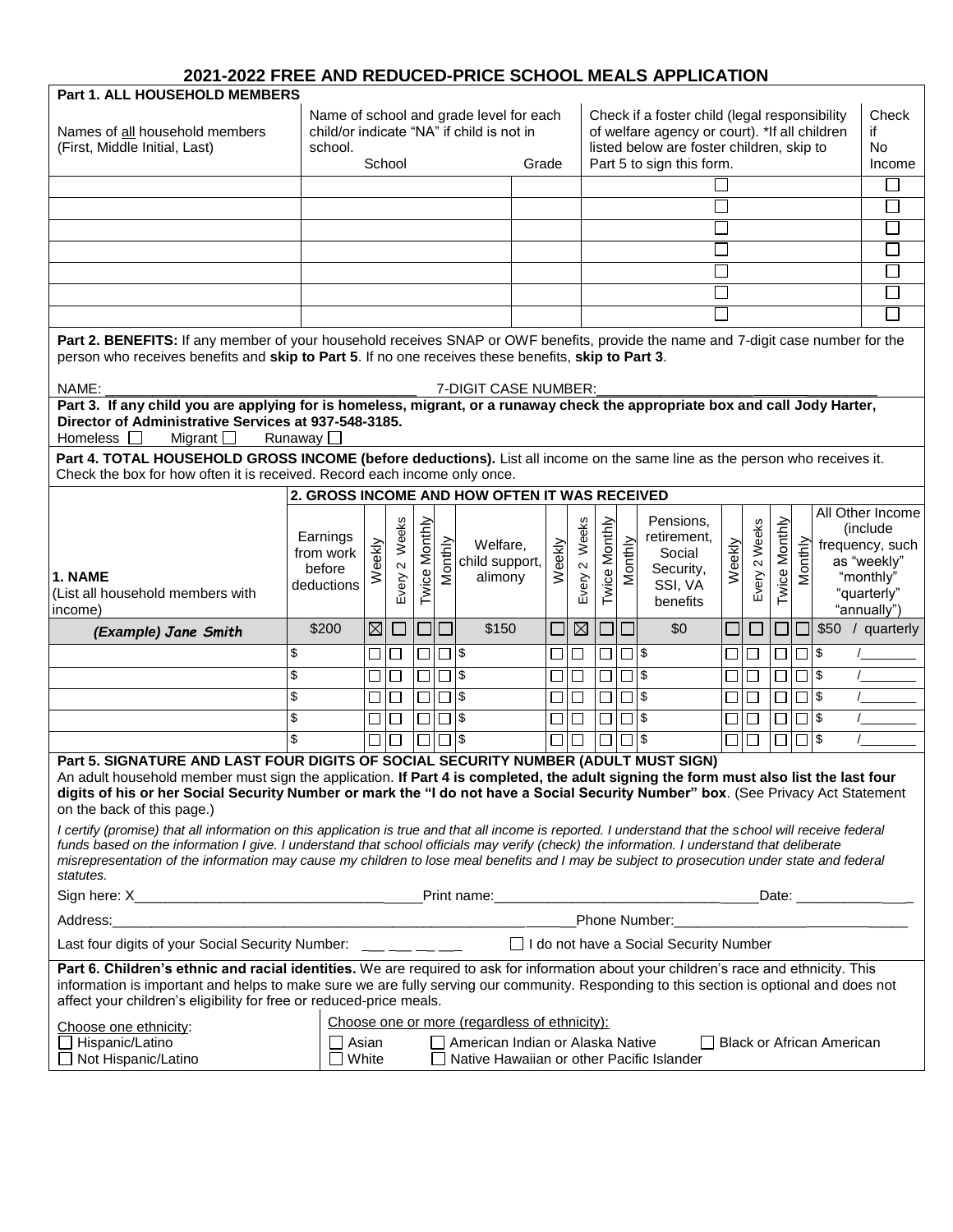|                                                              |        | For more information, you may call your child's school office.<br>This institution is an equal opportunity provider.                                |                                                                                                                                                                                                                                                                                                                                                                                                                                                                                                                                                                                     |
|--------------------------------------------------------------|--------|-----------------------------------------------------------------------------------------------------------------------------------------------------|-------------------------------------------------------------------------------------------------------------------------------------------------------------------------------------------------------------------------------------------------------------------------------------------------------------------------------------------------------------------------------------------------------------------------------------------------------------------------------------------------------------------------------------------------------------------------------------|
|                                                              |        | Date:                                                                                                                                               | Signature of Parent/Guardian                                                                                                                                                                                                                                                                                                                                                                                                                                                                                                                                                        |
|                                                              |        | Address:                                                                                                                                            | PRINT: Parent/Guardian Name:                                                                                                                                                                                                                                                                                                                                                                                                                                                                                                                                                        |
|                                                              |        |                                                                                                                                                     |                                                                                                                                                                                                                                                                                                                                                                                                                                                                                                                                                                                     |
|                                                              |        |                                                                                                                                                     | <u>ុ</u> ហ                                                                                                                                                                                                                                                                                                                                                                                                                                                                                                                                                                          |
|                                                              |        |                                                                                                                                                     | 4.                                                                                                                                                                                                                                                                                                                                                                                                                                                                                                                                                                                  |
|                                                              |        |                                                                                                                                                     | 'n                                                                                                                                                                                                                                                                                                                                                                                                                                                                                                                                                                                  |
|                                                              |        |                                                                                                                                                     | Ņ                                                                                                                                                                                                                                                                                                                                                                                                                                                                                                                                                                                   |
|                                                              |        |                                                                                                                                                     | H,                                                                                                                                                                                                                                                                                                                                                                                                                                                                                                                                                                                  |
| For Administrative Use Only<br><b>Amount Waived and Date</b> | Grade: | Child's Last N<br>lame                                                                                                                              | <b>PLEASE PRINT:</b><br><b>Child's First Name</b>                                                                                                                                                                                                                                                                                                                                                                                                                                                                                                                                   |
|                                                              |        | YES! I DO want school officials to share information from my Free and Reduced-Priced School Meals application with the Superintendent's/Treasurer's | offices for waiver of school fees. If you checked <b>XES</b> to the box, fill out the form below.                                                                                                                                                                                                                                                                                                                                                                                                                                                                                   |
|                                                              |        | If you check NO, stop here. You do not have to complete or send in this form. Your information will not be shared.                                  |                                                                                                                                                                                                                                                                                                                                                                                                                                                                                                                                                                                     |
|                                                              |        | NO! I DO NOT want information from my Free and Reduced-Priced School Meals application shared with any of these programs.                           |                                                                                                                                                                                                                                                                                                                                                                                                                                                                                                                                                                                     |
|                                                              |        | ais.<br>your information.                                                                                                                           | with other programs for which your children may qualify. We must have your permission to share<br>Sending in this form will not change whether your children get free or reduced price me<br>Failure to return properly completed forms may result in non-wavier of school fees.<br>This form <u>must be completed</u> in order for fees to be waived if you qualify for the free lunch program.<br>To save you time and effort, the information you gave on your Free and Reduced Price School Meals Application may be shared<br>This waiver is for the current school year only. |
| Not Free:                                                    |        |                                                                                                                                                     | Dear Parent/Guardian:                                                                                                                                                                                                                                                                                                                                                                                                                                                                                                                                                               |
|                                                              | Free:  | SHANG INFORMATION WITH OTHER PROGRAMS                                                                                                               |                                                                                                                                                                                                                                                                                                                                                                                                                                                                                                                                                                                     |
|                                                              | Date:  | 2021-2022 School Year                                                                                                                               |                                                                                                                                                                                                                                                                                                                                                                                                                                                                                                                                                                                     |
| Assigned Number:                                             |        | Fax: 937-548-6943<br>937-548-3185                                                                                                                   | the potential of each and every student.                                                                                                                                                                                                                                                                                                                                                                                                                                                                                                                                            |
| <b>Vinly</b>                                                 |        | Greenville, Ohio 45331<br>215 W. Fourth Street                                                                                                      | performance and community involvement, and will maximize<br>will be the leader in educational offerings, student                                                                                                                                                                                                                                                                                                                                                                                                                                                                    |
| For Administrative Use                                       |        |                                                                                                                                                     | GREENVILLE CITY SCHOOLS                                                                                                                                                                                                                                                                                                                                                                                                                                                                                                                                                             |